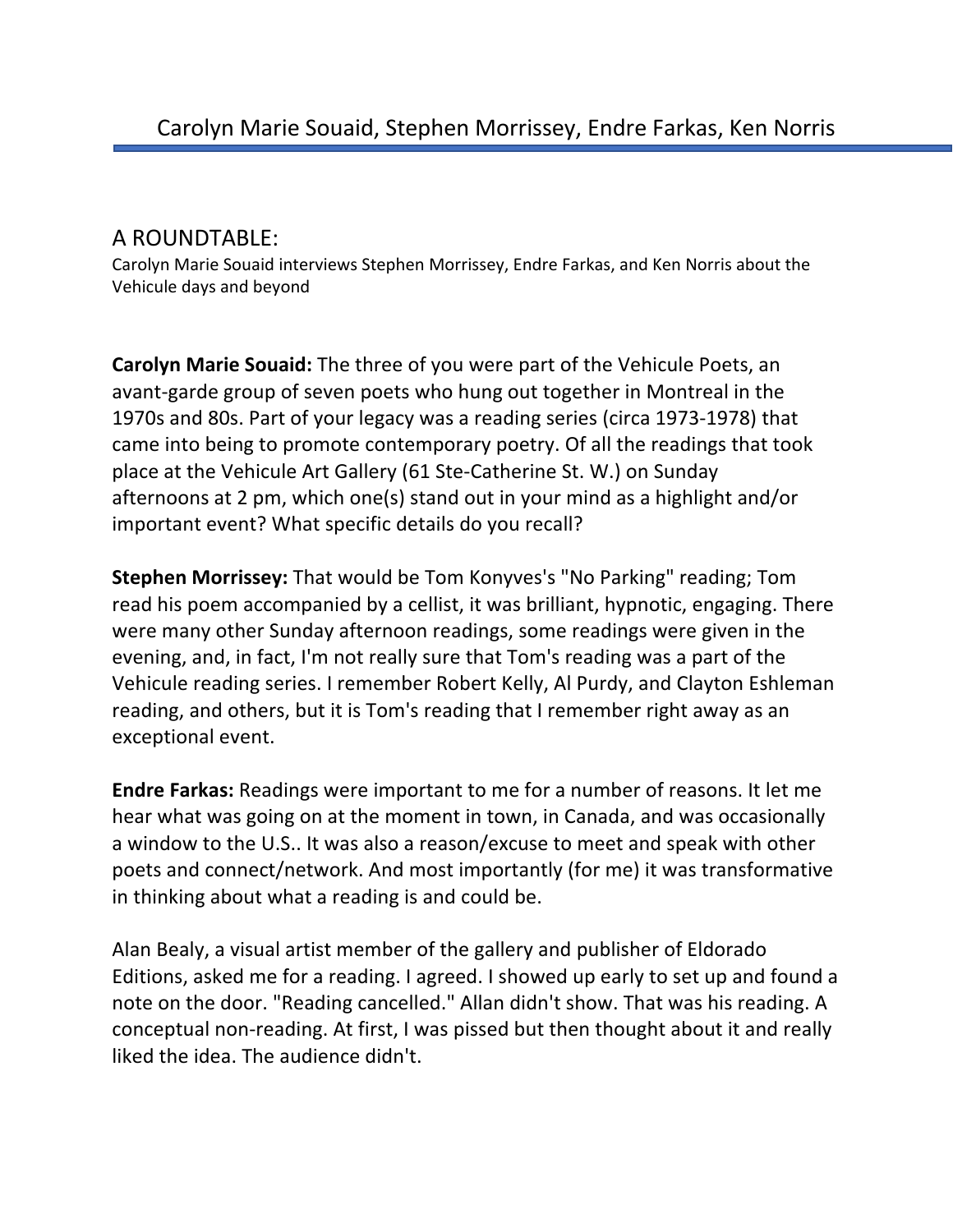Another "event" reading was Opal L Nations. He read for about two hours or an eternity. He read until I was the only one left (I think). He wanted to see how far he could push the "reader" before they moved from being passive to active participants and walked out. I had to stay to close up.

The Four Horsemen's performance was engaging sound theatre. They made me feel the sound, letters, and silences that are essential to poems. They also exposed me to collaborative creation.

Then there was Michael Ondaatje's reading among the sheep legs. This was an accidental situation. A visiting visual artist had installed a gallery full of sheep legs. There was no room to sit so the listeners had to stand among the sheep legs. I don't remember what Michael read. I just remember the environment in which he read.

And the final one was the open reading. The gallery was packed to the balcony with poets and friends. Each poet read for five minutes (not sure). At the end of their time, an egg timer went off and they had to stop, even if they were in the middle of their poem. I don't remember if they did or not. I remember Tom, Ken, Richard (Sommer), and me combining our times and reading for about twenty simultaneously. For me it was a provocation. It made me realize that "readings" were performative, a return to the oral tradition and direct engagement with the tribe, collective, and community. For me these five were the real 'Vehicule Readings.'

**Ken Norris:** I'm going to answer this question as an audience member, Carolyn. As a reader, there's a whole other different set of memories.

I arrived back in Montreal in January of 1975. I was the last of the Vehicules to arrive.

I am pretty sure that the first reading I attended at Vehicule Art was a reading by Robert Flanagan, a Toronto poet who was publishing with House of Anansi. He was doing a kind of minimalism that really appealed to me. But mostly I was just *taking it all in*. The space, the people, the cold. It was February, and Vehicule Art turned off the radiators on the weekends. So you had to wear your coat. It was freezing.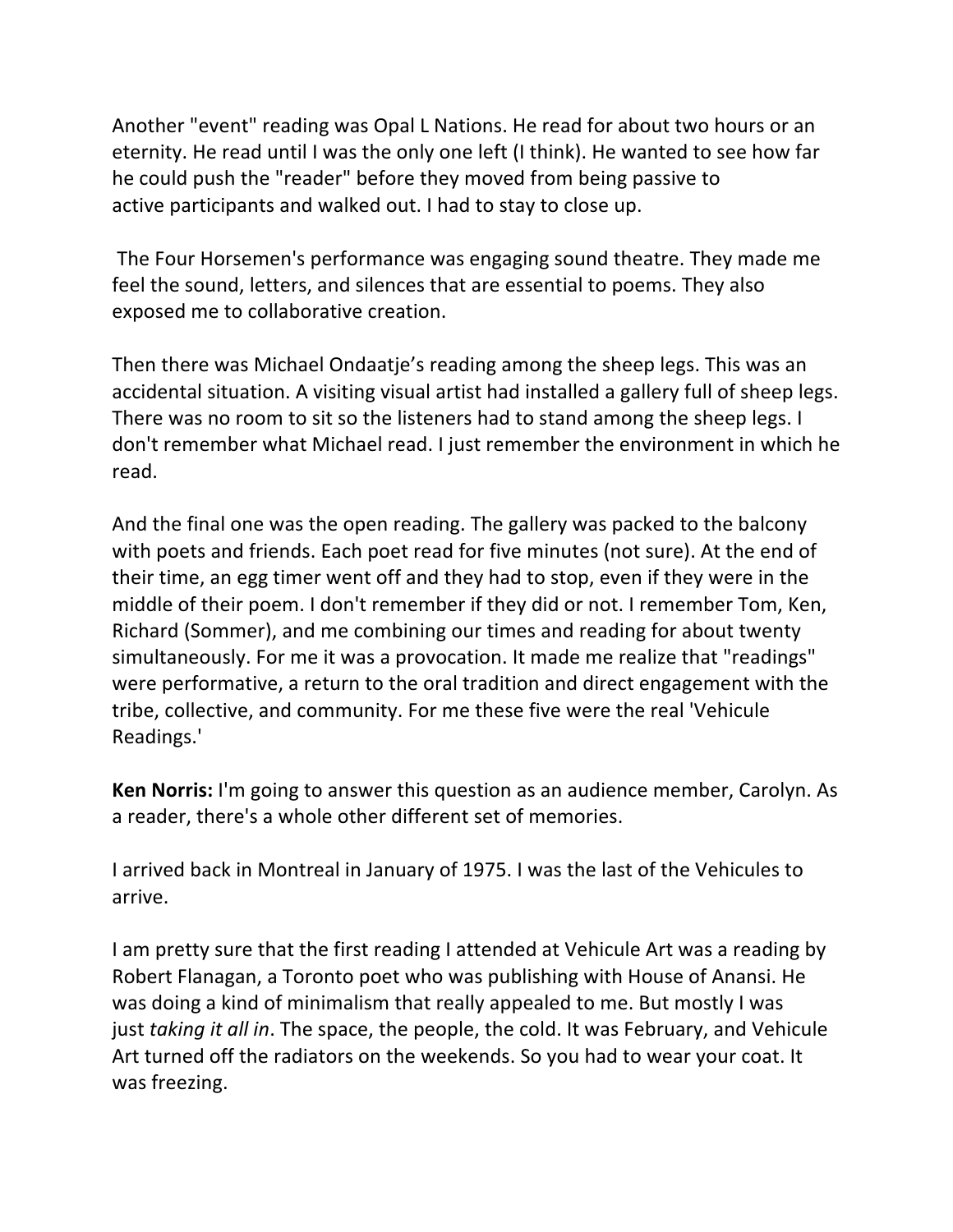Next up would probably be The Four Horsemen. I *loved* what The Four Horsemen were doing. We eventually wound up doing a sound poetry album of our own: *Sounds Like*. They were great inspirers. And highly entertaining.

Al Purdy did a great reading at Vehicule in 1977 or 1978. But the reason I remember that reading is because Leonard Cohen showed up, drank coffee, and listened.

In the 1977-1978 season the organizers had money from the gallery to bring in American poets. Terry Stokes, Anne Waldman and Robert Kelly all came to read. But the reading that meant the most to me was the reading given by Kenneth Koch. To have one of the poets of the New York School come and read to us for me was a big deal. I think the way I read at readings completely changed after seeing Koch. I got *the feel* of the New York School from that reading. A few years later, John Ashbery came to Montreal and read at McGill.

The last of the readings that had the greatest significance for me was a reading by Michael Ondaatje in November of 1978. I was a big fan of *Rat Jelly*, and it was wonderful to hear those poems live.

**CMS:** Some of you have mentioned the impact that the most memorable readings had on you. Clearly different things rubbed off on each of you. Ken, for example, mentions the collaborative album *Sounds Like* that was inspired by hearing what The Four Horsemen were doing. I wonder if you can identify a particular detail/element you culled from one of these readings and follow the thread into a piece/writing project that you later created— either individually or collaboratively?

**EF:** I don't remember the timeline but I certainly know that hearing Stephen's & Pat's (Walsh) performance of "regard as sacred" and The Four Horsemen's sound theatre encouraged my incorporation of multi-voice texts in my collaboration with dancers in *Sound Bodies.* I had a one-line poem "as the breath is the journey and it is imperceptible as is the breath just breathed in and out" which they played with at the start of the piece, in the middle, and at the end. There were definite differences as they got more tired. This line was about the breath as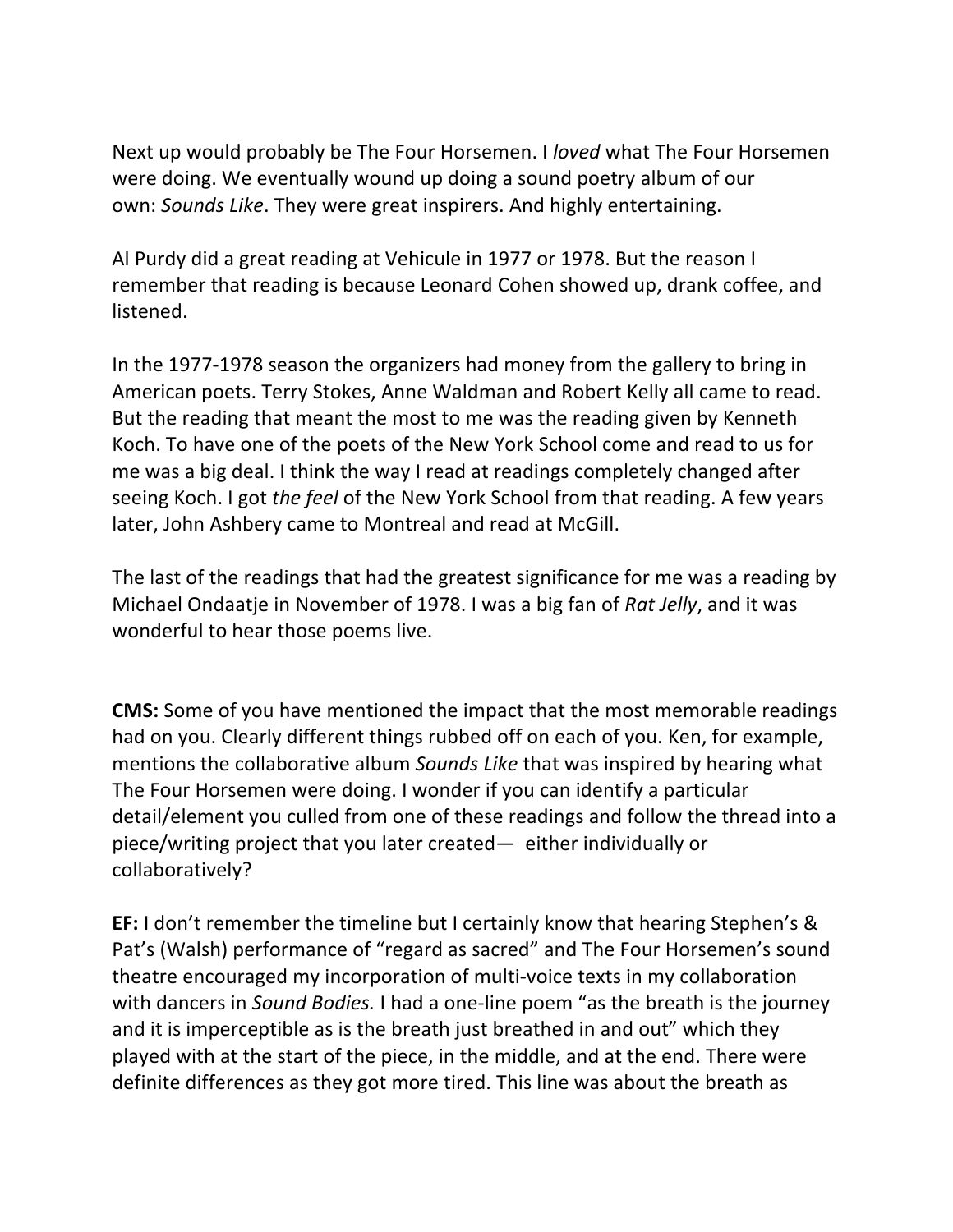inspiration and expiration, as part of the life cycle. The Four Horsemen "cacophony/soundscapes" if not inspired, then liberated me to use it in the third part of *Face-Off/Mise Au Jeu*. This was a seven-voice piece that dealt with the French/English relationship in Quebec around the 1980 referendum. It reflected people talking at cross purposes at the same time and not hearing or listening to each other. It was also a bilingual piece which not only spoke of but showed in a vocal way the topic and theme. I'm not sure if my poem "Er/Words/ah" was created before or after "regard as sacred" but it certainly was in the same spirit and did appear alongside it on *Sounds Like*.

**KN:** I would say that having "direct contact" with two New York School poets (Koch and Ashbery) completely changed everything that I did, and how I did it. Frank O'Hara was the great inspiration, but Frank O'Hara wasn't around anymore. But his brothers-in-arms were. Ashbery's poetry has never done that much for me—but the *tonality* appealed to me. And Koch's poetry was much more in my wheelhouse, that combination of flippant and serious. A lot of my poetry has that. Hearing Kenneth Koch read was the next best thing to hearing O'Hara read. Eventually I heard tapes of O'Hara reading, but much later.

**SM:** Not sure that any poetry reading had this effect on my writing – "a particular detail/element you culled from one of these readings and follow the thread into a piece/writing project that you later created" – and I went to a lot of readings in the old days. What changed my writing, what was an epiphanous experience that changed what I was writing, was derived from what I was reading. But here is the thing, from going to poetry readings I learned my test of poetry, the test of poetry is when I heard someone read their poems did it make me want to write so that at least temporarily I was under the spell of that poet's work, and I would go home from their reading and I would write my own poems because that poet inspired me to write, that poet communicated the spirit of poetry, the Muse was present. This is the test of what differentiates real poetry from fake/bad poetry, does it inspire you to write, and then do you as a poet eventually find your own voice, not just copy someone else's style?

**CMS:** Whether inspired by the ongoing readings in the Vehicule Art Gallery or something else, all three of you published fairly early in your writing careers. How did that come about?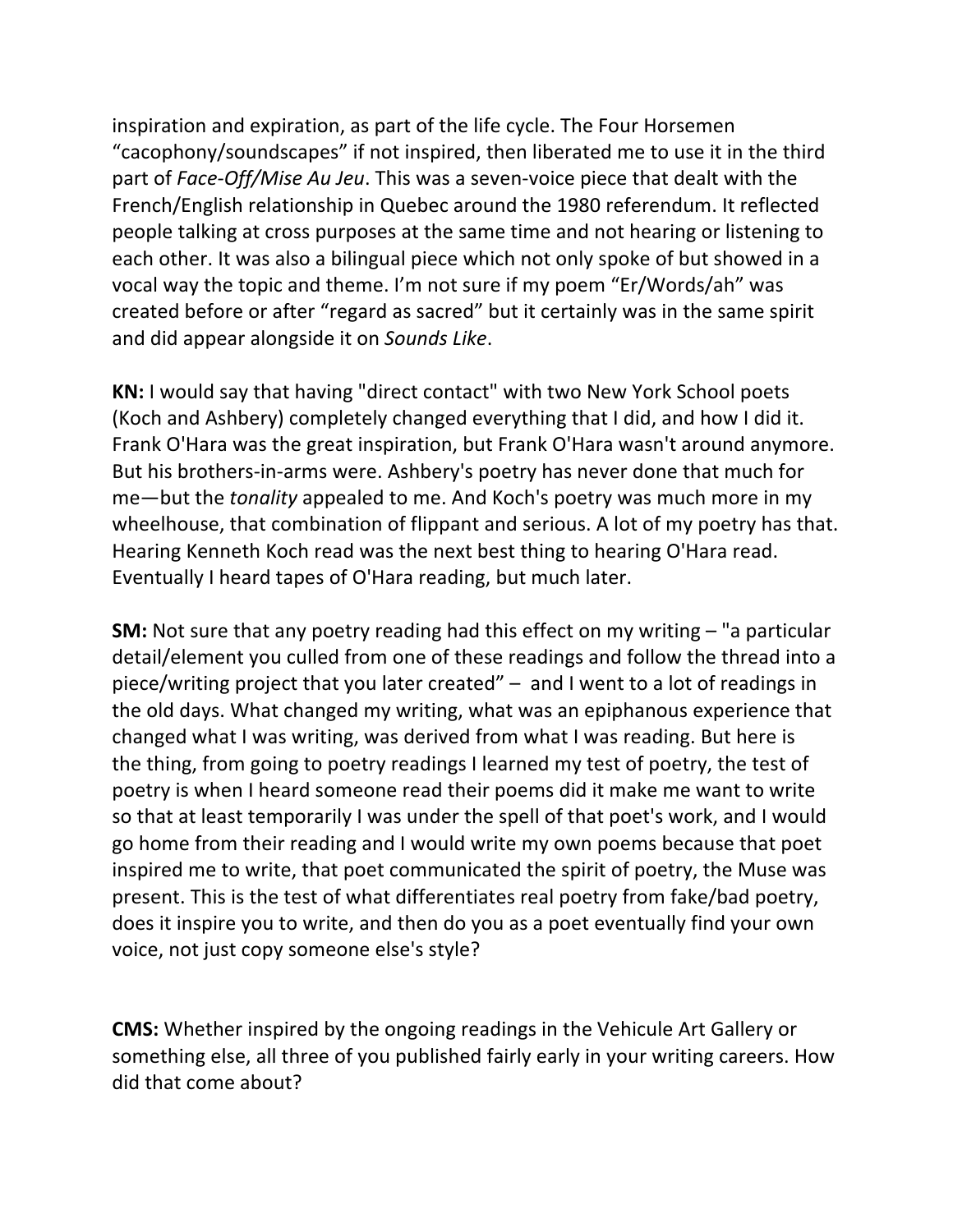**KN:** At the age of twenty-one I was in Montreal for close to a year, doing an M.A. in English at Concordia. My thesis was all about Ernest Hemingway and F. Scott Fitzgerald. After my thesis defense, I moved back to New York, to play in my band Bogart and storm the music business.

My "return" to New York in 1973 and 1974 proved to be really quite complicated. I thought I was there to conquer the music business, but I was really there to have *the* great love affair of my life.

Neither mission turned out entirely as planned. Inside of eighteen months, I was in and out of the music business and in and out of love. Never to be quite the same person again.

But what's relevant to what comes after this stay in New York is this: I started collaborating with visual artist Jill Smith, who was living up in Montreal.

Jill and I began a love affair during the last two months I was in Montreal in 1973. She was looking for a way to get out of an unhappy marriage, and I was the way. In the way that lovers do, we started sharing interests and enthusiasms. One day I read her a poem entitled "Sweet Potato" that I'd written in Montreal around the time of American Thanksgiving. Perhaps a week later she came over to my place with a few drawings of asparagus that she had done. And so my first book, *Vegetables*, was born.

It's always been the common assumption that I wrote a bunch of off-beat poems about vegetables, and then Jill did the illustrations. What happened more often than not was that Jill did a drawing, and then I illustrated the drawing by writing a poem.

When I moved to New York we continued to see one another, and the project began to grow. She'd bring copies of drawings to New York when she came to see me, or I would see them in her studio on the occasions I was visiting her in Montreal. The poems and drawings circled the relationship.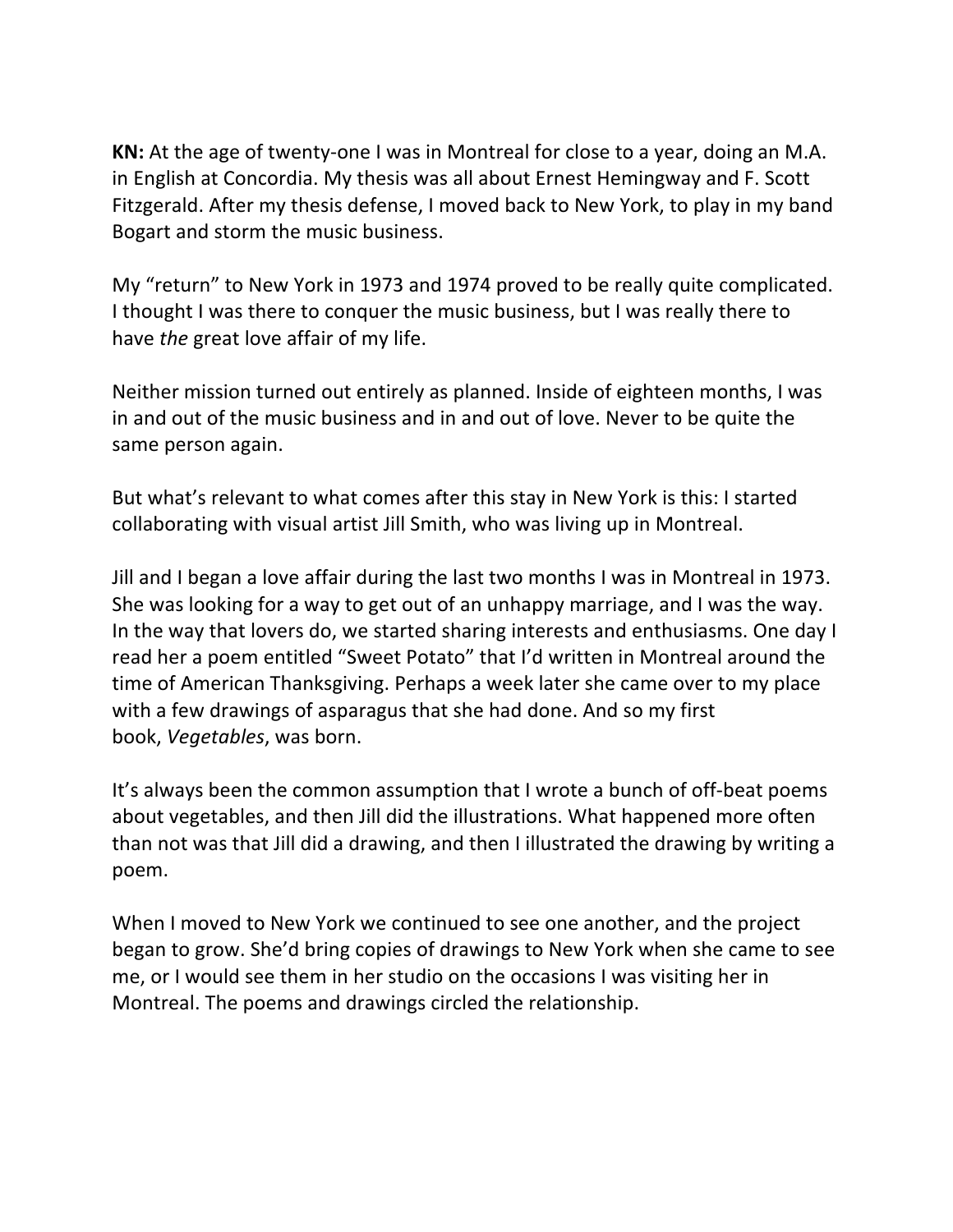It was a strange way of backing into a first book. I thought I was working as a songwriter while, over a period of about two years, I was writing the poems for my first book. Jill collected the poems and drawings and curated the project.

On a visit to New York in late 1974, Jill told me that our book had been accepted by a publisher.

What book? I asked. She told me that *Vegetables* was now a book. And she told me that Vehicule Press in Montreal would be the publisher. The book came out in March, 1975 when I was still twenty-three years old. I turned twenty-four a few weeks later. By then I was living in Montreal.

**EF:** I had just come back to Montreal from my year and a half stay on Meatball Creek Farm Commune in the Eastern Townships because a Creative Writing MA Program had just opened up at Concordia and my undergrad professor, Richard Sommer, invited me to apply. I was accepted. A year before my thesis (a manuscript of poems) was due, I went to Hungary for my cousin's wedding. While there, I began what became my first book *Szerbusz*. As most of my friends and some readers of my novel *Never, Again* may know, my parents and I fled Hungary during the 1956 uprising. That experience and my return became the topic and theme of my book. *Szerbusz* is a word (Latin origin) used in Hungarian as a greeting and for leave-taking. Since I had no choice about leaving nor a chance to say goodbye when we fled, I found this word appropriate. In this book, I said hello and goodbye to my birthland. On my terms. I pretty well had the manuscript finished when I came back. It was around this time that I became involved in the Véhicule world and there met Allan Bealy. He was an original member of the gallery and was also publishing DaVinci, a multidisciplinary magazine. For some reason that I don't remember, he decided to publish four chapbooks, Claudia Lapp's *Dakini*, Tom Ezzy's *Arctic Char in Grecian Waters*, Ian Ferrier's *From Yr Lover Like an Orchestra* and my *Szerbusz*. I didn't go looking to get published, it just happened because (I like to think) that it was good but also because I happened to be at the right place (Véhicule), meeting the right person at the right time. I do remember the book came out before my MA defense which caused a bit of a kerfuffle because – I didn't know – an MA thesis had to be unpublished. They finally agreed to accept it and I graduated with an unpublished and published version of *Szerbusz.*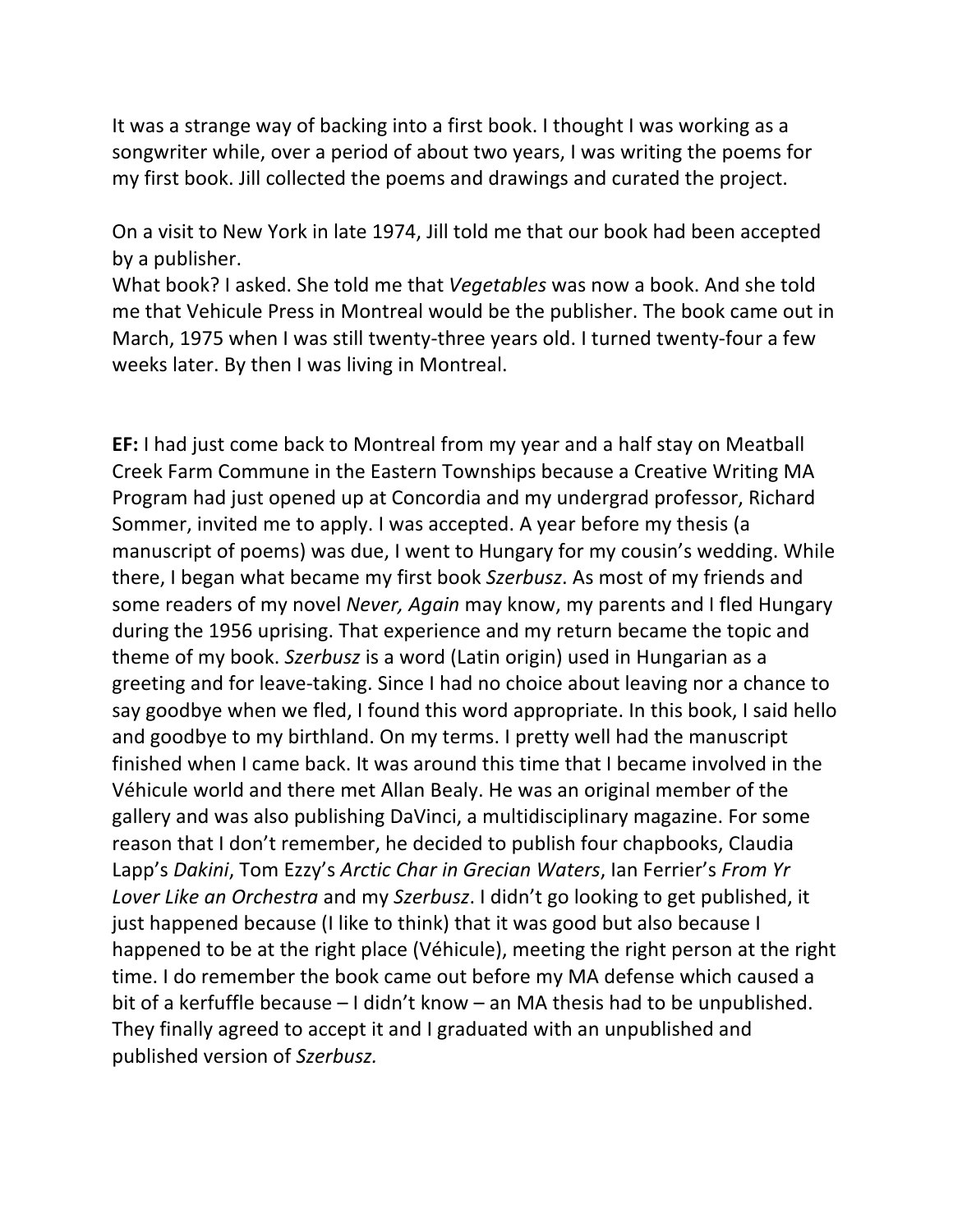**SM:** My first published poem was in our high school literary magazine and my first chapbook, co-authored with Ron Newton, was *Poems of A Period*, published in 1971. I don't remember how it came about, maybe Ron, who was a friend in high school, suggested we do a chapbook together, assuming we knew what a chapbook was, or maybe we agreed to publish some poems together for some other reason. Another high school friend, Stratos Mahmourides, typed the poems and maybe he had it printed, all I remember is going to bookstores with Ron and asking if they would sell the book. I remember Mr. George at Argo Book Store, he took several copies and years, or decades later, they were still on a rack with other chapbooks at the rear of his store... What I find interesting about *Poems of a Period*, and I suspect this applies to other poets, is that my concerns as a poet, themes that I continue to return to even now, are in that first published work written in the late 1960s and published in 1971 when I was just beginning as a poet. The themes are family, memories of family, the ancestors, themes and concerns that are containers for emotions. Read a poet's first poems and you'll see the beginning of a poet's concerns, it's a continuum that goes from the beginning to the middle and now, for me, the last poems I am writing. And then, two years later, in 1973, I met Guy Birchard who introduced me to Artie Gold that spring, and the three of us organized the first poetry reading at Vehicule Art Gallery for June 1973.That was the same year I took a creative writing course with Richard Sommer at SGWU. And then, the next year, after I graduated from university and I was working in the library at SGWU, in the Shuchat Building, I was looking up book titles in different universities on a computer and, of course, I typed in *Poems of a Period* and there it was, at the John Robarts Library at the University of Toronto (I still have the original print-out of this), and just now, on April 30, 2022, I see *Poems of a Period* is catalogued in the Thomas Fisher Rare Book Library at the University of Toronto. It's a lot of work being a poet, you have to begin when young if you want to get the work done. Here is a link to a facsimile of *Poems of a Period:* 

## https://archive.org/details/POEMSOFAPERIODCHAPBOOKBYSTEPHENMORRISSEY /mode/2up

CMS: The 1970s saw the proliferation of a number of oddball magazines (What is, Maker, Hh, Everyman His Own Football, CrossCountry, Mouse Eggs, etc.). Many seem to be the antithesis of what we think of when we think of a literary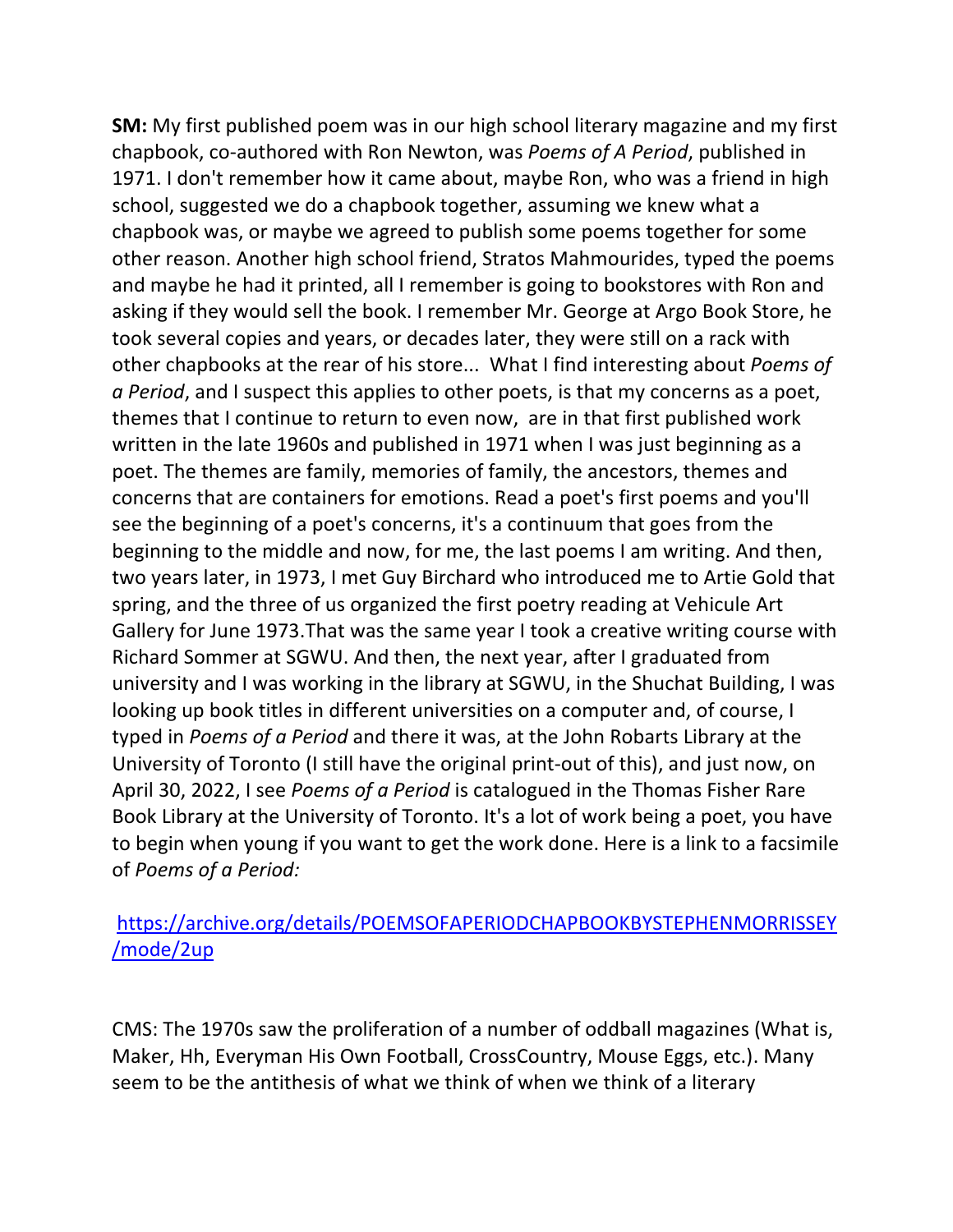magazine. What were some of the magazines you were involved with and what was the idea behind them?

**SM:** When you're young and a poet you might want to do more than write poems, you might want to get involved with other poets, organize and give readings of your work, meet and know other poets, get in touch with other poets. The main thing, other than writing poems, is knowing other poets and being a part of a community; poets write in isolation so you want some kind of a social aspect to being a poet. That's why, in 1973, I began "what is", a folded and mailed out "magazine" of concrete poetry. There weren't a lot of concrete poets around and I wanted to be in touch with other concrete poets. I was never interested in selling "what is", I wasn't trying to make money or appeal to a general audience, that's why I mailed it to like-minded poets. I always wrote a lot but I needed an audience for this work, and I included some of my own concrete poems in "what is". There was no internet so "what is" was photocopied and mailed out, I still prefer little magazines to be printed, there is a special quality to a hard copy of a literary magazine, years later you find a copy of a poetry magazine on a bookshelf and you to get a glimpse and a feeling for when the magazine was published. A digital magazine is different, they can look very professional while poetry magazines were usually pretty amateurish affairs, but that was part of the ambience and attraction of these magazines. These old print magazines are archives of what was happening in poetry in the past, they can't go offline and instantly disappear, they aren't as ephemeral as digital magazines, and sometimes you find the first published work, sometimes the forgotten work, of a now wellknown poet and that is always exciting.

**EF:** I agree with Stephen that writing is a solitary affair, though we (a few of the Vehicule Poets) got into collaborative writing, performing and videopoeming. I also agree that a magazine is a way to break the solitude. It's a way of meeting other people who are interested in sharing though I didn't think these thoughts when I first ventured into magazine making. I had never seen any alternative magazine, so I didn't know what it was supposed to look like or what it should have in it.

My first venture into "little magazines" (pre-Vehicule Days) was after my first or second year of university. I don't really remember how it came about or who thought about doing it or why, but I do know that I ended up being the publisher,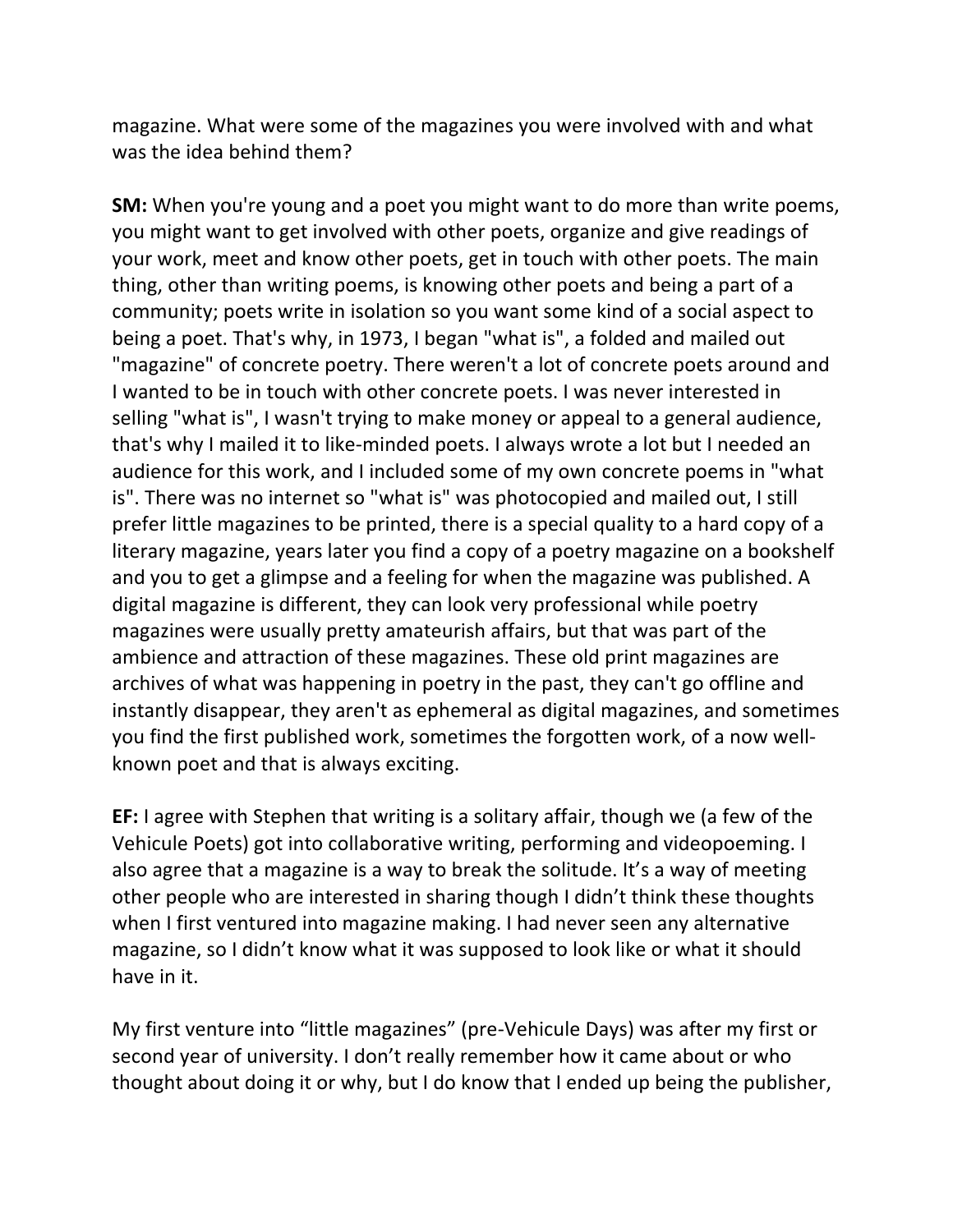production team, and distributor. It was called *Ostrich* (contrary to the popular myth, ostriches do not bury their head in the sand when scared or frightened. They can sense danger before other creatures and give warning). The magazine was a primitive looking mélange of poetry, prose, essays, music reviews, political analysis and some irreverent cartoons by friends and friends of friends. Our big scoop was getting in to see John Lennon and Yoko Ono when they had their bedin at the Queen Elizabeth Hotel. Lennon wrote a note congratulating us on doing our mag and even let us have one of his poems (not very good). *Ostrich* lasted only four or five issues but it gave me a taste of having control and the freedom to do whatever I wanted because I had the means of production.

We printed about 50 copies and sold them on downtown street corners for \$0.25. I even got invited on to the local TV station's "Like Young" programme to talk about "hippies."

**KN:** Literary magazines can be a lot of different things. *The Malahat Review* is one kind of literary magazine, and *Mouse Eggs* is another.

The magazines I was involved with - *CrossCountry, Mouse Eggs, Everyman His Own Football* -were all expressions of community. And they all defined "community" in different ways. *CrossCountry* applied itself to the North American poetry community. *Mouse Eggs* was mostly about the community of the seven Vehicule poets. *Everyman His Own Football* was an expression of the community of two poets: myself and Tom Konyves. There was one issue of Dada ramblings, and that was it.

**CMS:** In his introduction to The Véhicule Poets anthology (Maker Press, 1979), Artie Gold wrote that he "would not like to see perpetuated…any mythic understanding that bonds exist between these poets greater than common sympathy arising from the shared perplexities of the Montreal english (sic) lifestyle." He went on to state, in no uncertain terms, that "Not as one, then, do we present ourselves, but, AT ONCE." Can you speak to the reasons why there was some resistance to calling yourselves a group and why, eventually, the name stuck? How did being a Vehicule poet impact your writing career?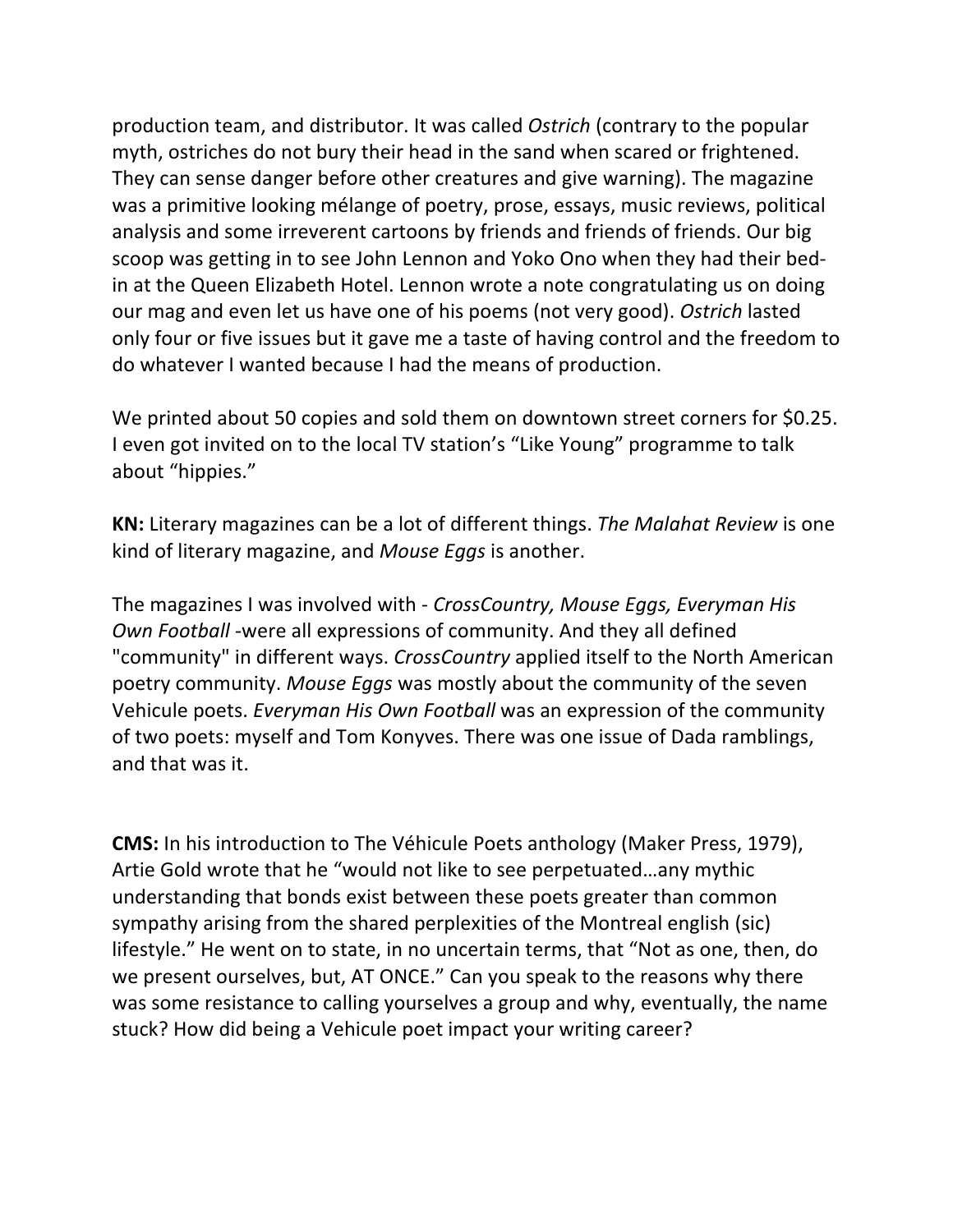**EF:** The simple reason for resistance, I think, was the fact that our art made us internally, if not externally, solitary creatures. We did our "job" alone, by ourselves. We really didn't have anyone, nor did we want to, to call on someone else to share our pleasure/pain of making. It's probably also true of creators in the other arts. So spending so much time alone, in our own country of one, we didn't easily occupy the "collective." And yet, I think we craved to be a community. Maybe this was more the case in a schizophrenic place like Montreal/Montréal.

I was more ready than some of the others to be part of a team. Maybe that was an extension of my experience and enjoyment of playing team sports. A good team consists of individuals with different strengths coming together to succeed. It also covers weaknesses and offers protection. I always liked the Gold manifesto "Not as one, but, AT ONCE." It encapsulated in a simple, precise phrase our commonality and individuality. If you read our books, you get a sense of our different, individual concerns, styles, themes and topics. So we weren't "as one." You look at our collective activities, then you see a shared "at once" reality. We were (most of us) willing to collaborate to organize readings, run presses and magazines, and participate in each other's "off the page" performances.

I think, we are more recognized as members of a group rather than as individuals. This has its blessings as well as its curse. I'm pretty sure, I wouldn't have done some of the things that I did if I had not been part of the Vehicule Poets.

Ken, I leave the history of our moniker to you.

**KN:** Whatever quibbles or reservations Artie had I didn't have.

I have always said that "the Vehicule Poets" could have just as easily been called The Artie Gold Fan Club. We were all fans of Artie's poetry, including Artie.

But the gallery and the reading series made us "AT ONCE." We were all there, and we were all there together.

Did being a Vehicule Poet "impact my writing career"? I have never thought in careers, so maybe there is that. I probably thought more in terms of "a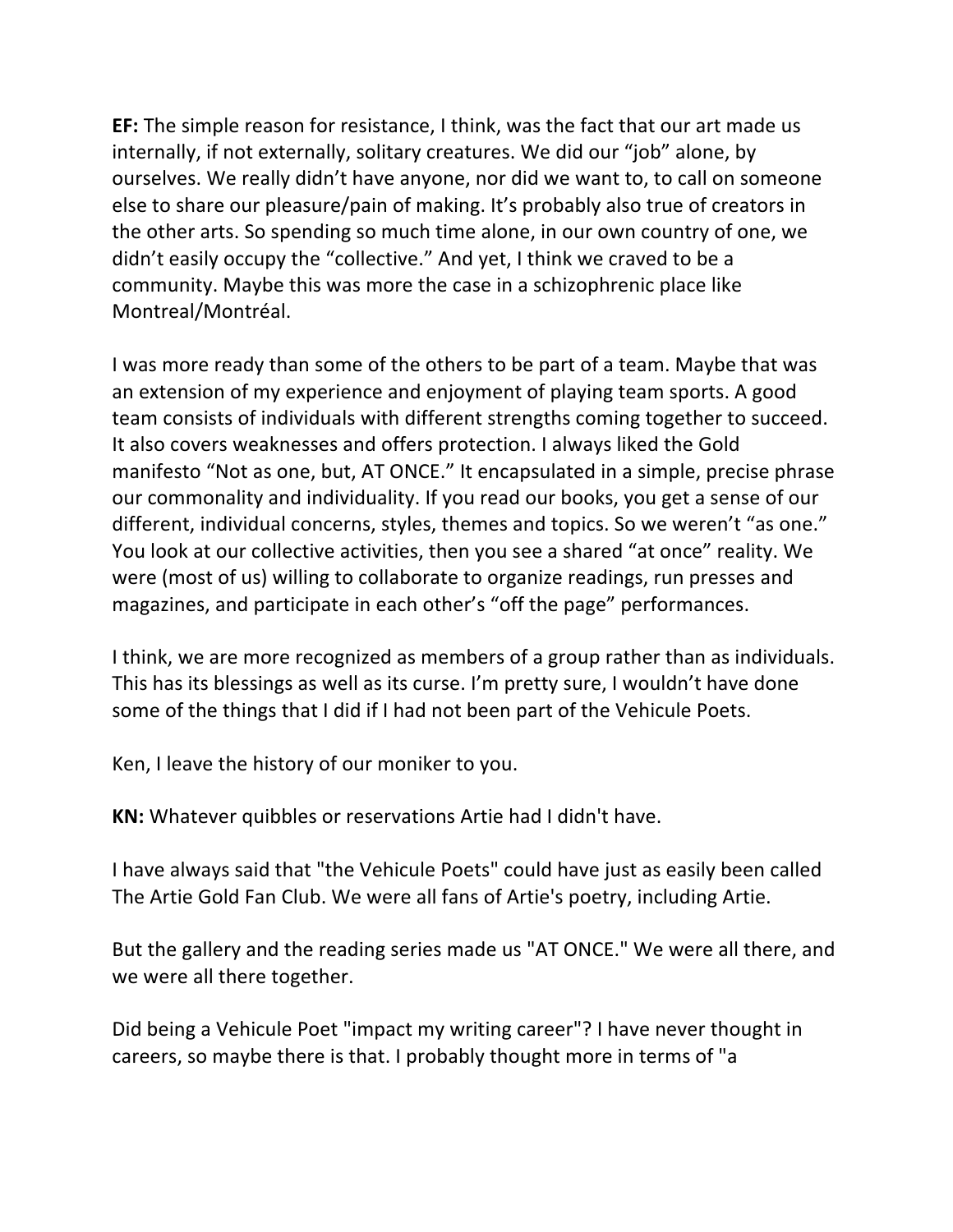community of creativity." There was always someone to show my work to that wasn't critics or readers—it was peers. I think that's a pretty significant gift.

**SM:** When we decided to present ourselves as a group, at a meeting at Artie Gold's home in February 1979, Artie Gold, Claudia Lapp, and I were opposed to the idea; we questioned the basis on which the group was being formed, some of us reasoned that we were individual poets, not a group, and we didn't need to be a group to organize poetry readings at Vehicule Art Gallery. Of course, poets are still individuals even if they belong to a group. At this time Ken was working on his Ph.D. at McGill, with Louis Dudek, and Ken must have seen the advantages of being in a group, he had greater long term vision than the rest of us, he also had historical perspective. Looking back on it, Claudia and I were right to hesitate but we were also right to agree to the group idea; Artie agreed but only if he could write the introduction to *The Vehicule Poets* (1979), an anthology of our work. It's not uncommon in Montreal for poets to gather in groups, the Montreal Group in the 1920s, the Preview and First Statement poets in the 1940s, and others. There was also the precedent of the TISH poets in Vancouver, we had invited several TISH poets to read at the gallery. As a group we are part of a continuum that has historical meaning and relevance. Groups have to form organically, they form from the conditions in which the members of the group find themselves, and groups can be based on different things. The Vehicule Poets were based on an openness to creative expression; inclusion and not exclusion; contemporary Canadian and American poetry; organizing poetry readings at Vehicule Art Gallery; friendship that has lasted almost fifty years; and occasionally publishing work together.

**CMS:** I'd like to follow up on Stephen's final point that some of the glue that held the Vehicule Poets together involved "publishing work together." What feelings, if any, come up for you given that you are now, in 2022, bringing out and launching books together for the first time since 1978? Is there any residual nostalgia for the past? Does this occasion spark ideas or an interest in any future collaborations?

**SM:** You never know what will happen in the future; who could have imagined what we'd be doing in 2022 back in 1975, or even in 2010? Launching these three books together is a bit of a surprise, I didn't know about Ken's Ekstasis book until